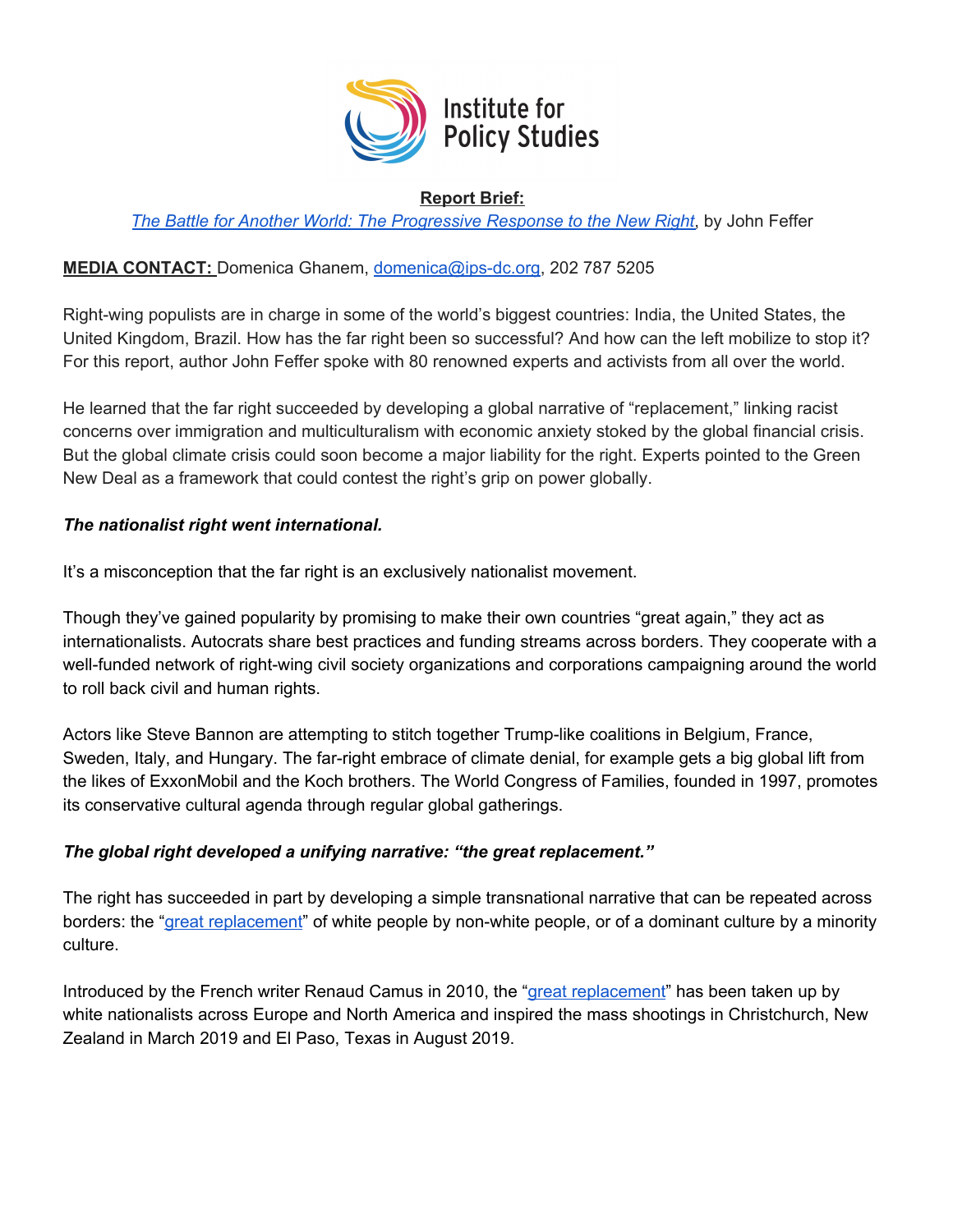Anti-immigrant and namely anti-Muslim activism has served as a major networking opportunity for far-right civil society organizations pushing this narrative. Organizations like the Center for Immigration Studies and the Federation for American Immigration Reform have coordinated across the Atlantic to curb immigration and further white supremicist rhetoric.

The replacement theory has stirred anti-immigrant antipathy in the U.S. and Europe. A push to stop all undocumented migration has also created both a "Fortress America" and a "Fortress Europe" mentality. A kind of "Fortress Brazil" has also emerged, with Bolsonaro [portraying](https://www.as-coa.org/articles/brazil-election-where-jair-bolsonaro-and-fernando-haddad-stand-foreign-policy) Venezuelan migrants as a threat. Similarly, far-right Hindu nationalists aim to create a [Fortress](https://www.nytimes.com/2019/08/17/world/asia/india-muslims-narendra-modi.html) India that expels Muslims.

The global left has yet to articulate a comparably compelling narrative that can combat "the great replacement" across national borders.

# *As unions dwindled and globalization took its toll, the right captured the working class.*

Far right political actors took advantage of the vacuum created by the financial crisis. They harvested the arguments and the resistance organized by movements and unions around the world against corporate globalization, but they changed the enemy.

Instead of global capitalism and neoliberalism and corporations, the enemy became the "globalists" — the ones who put free trade before national interests and talked about national interest in the language of justice, equality, and human rights as opposed to borders and sovereignty.

At the root of this transformation has been the right wing's capacity to harness people's sense of alienation. This has [caused](https://foreignpolicy.com/2017/02/07/how-the-left-learned-to-love-le-pen-national-front-france-communists/) a shift in working-class loyalties. But the alienation also extends beyond the have-nots to include the have-somes. For Donald Trump, existential anxiety about potential loss of status was a [greater](https://www.theatlantic.com/science/archive/2018/04/existential-anxiety-not-poverty-motivates-trump-support/558674/) [predictor](https://www.theatlantic.com/science/archive/2018/04/existential-anxiety-not-poverty-motivates-trump-support/558674/) of support in the 2016 elections than actual economic hardship.

Meanwhile, the institutional powerbase that once sustained the left—union membership—is dwindling. In the U.S., union membership has gone from 34.2 percent to 11 percent—only 6 percent in the private sector. In the Organization of Economic Cooperation and Development—36 of the wealthiest countries in the world—trade union membership has [fallen](https://www.forbes.com/sites/niallmccarthy/2019/05/06/the-state-of-global-trade-union-membership-infographic/#c4d65582b6e4) by half since 1985, from 30 percent to 16 percent.

## *The right's Achilles heel is climate change.*

But while the right was able to capitalize on the global financial crisis, it has no effective response to the global climate crisis other than to pretend that it doesn't exist.This presents a major opening for the left. When those 80 global activists and thinkers were asked what international campaign made them most hopeful, the #FridaysforFuture school strikes that 16-year-old Greta Thunberg began in September 2018 headed their lists.

Experts pointed to the Green New Deal as a framework that could rival the great replacement. The Green New Deal isn't just a uniting force for those who care about climate—it involves the infrastructure financing,